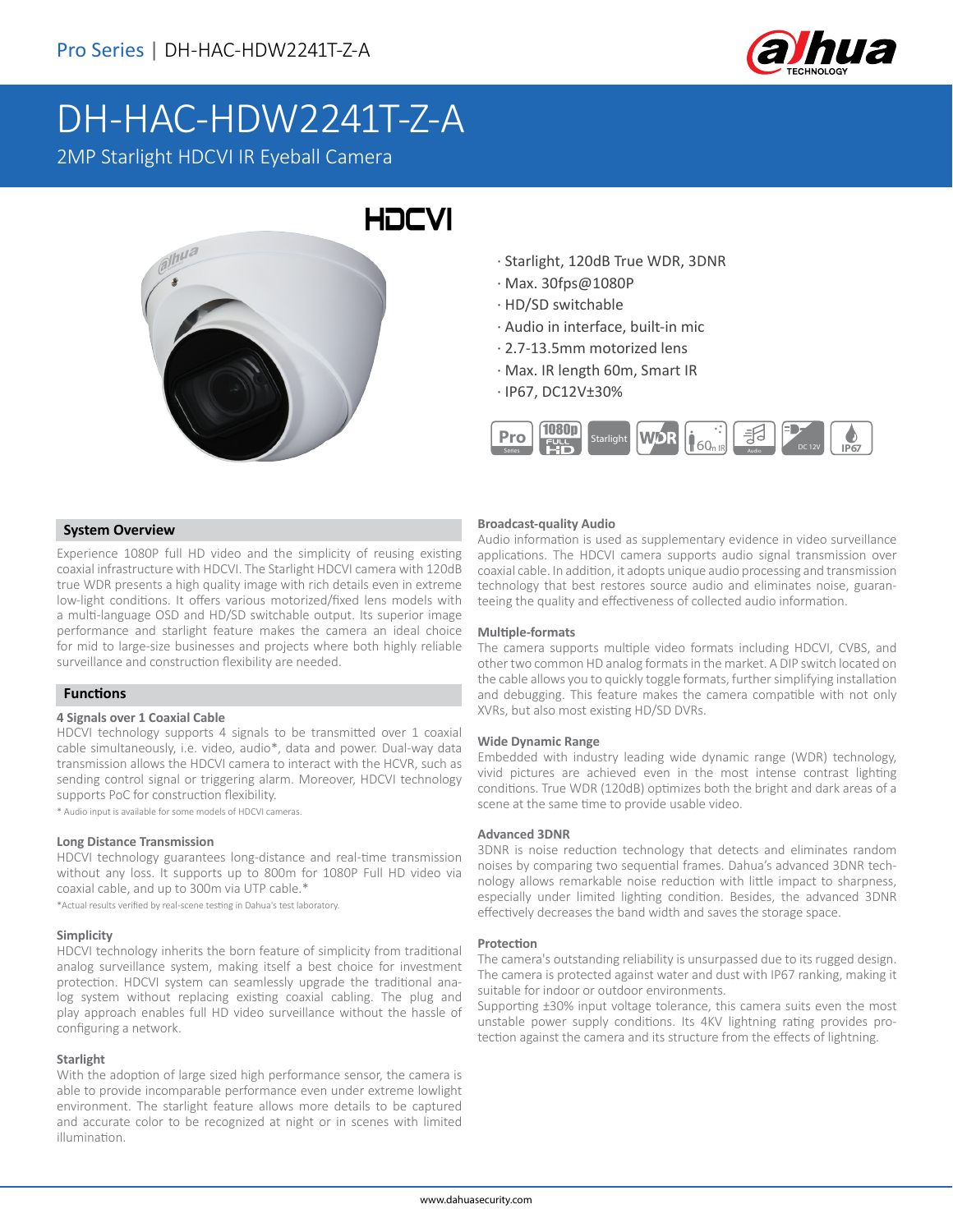# Pro Series | DH-HAC-HDW2241T-Z-A

# **Technical Specification**

# Camera

| Image Sensor                    | 1/2.8" CMOS                                   |
|---------------------------------|-----------------------------------------------|
| <b>Effective Pixels</b>         | 1920(H)×1080(V), 2MP                          |
| <b>Scanning System</b>          | Progressive                                   |
| <b>Electronic Shutter Speed</b> | PAL: 1/4s~1/100,000s<br>NTSC: 1/3s~1/100,000s |
| Minimum Illumination            | 0.004Lux/F1.6, 30IRE, OLux IR on              |
| S/N Ratio                       | More than 65dB                                |
| <b>IR Distance</b>              | Up to 60m (197eet)                            |
| IR On/Off Control               | Auto / Manual                                 |
| <b>IR LEDS</b>                  | $\overline{2}$                                |
| Lens                            |                                               |
| Lens Type                       | Motorized lens / Fixed iris                   |
| Mount Type                      | Board-in                                      |
| Focal Length                    | 2.7-13.5mm                                    |
| Max Aperture                    | F1.6                                          |
| Angle of View                   | H: 108.7°~28.7°                               |
| <b>Focus Control</b>            | Auto / Manual                                 |
| <b>Close Focus Distance</b>     | 200 <sub>mm</sub><br>7.87"                    |

## DORI Distance

Note: The DORI distance is a "general proximity" of distance which makes it easy to pinpoint the right camera for your needs. The DORI distance is calculated based on sensor specification and lab test result according to EN 62676-4 which defines the criteria for Detect, Observe, Recognize and Identify respectively.

|           | <b>DORI</b>             | <b>Distance</b> |             |
|-----------|-------------------------|-----------------|-------------|
|           | Definition              | Wide            | Tele        |
| Detect    | 25px/m (8px/ft)         | 44m(144ft)      | 153m(502ft) |
| Observe   | 63px/m (19px/ft)        | 18m(59ft)       | 61m(200ft)  |
| Recognize | $125px/m$ (38 $px/ft$ ) | 9m(30ft)        | 31m(102ft)  |
| Identify  | 250px/m (76px/ft)       | 4m(13ft)        | 15m(49ft)   |

# Pan / Tilt / Rotation

| Pan/Tilt/Rotation | Pan: $0^{\circ} \approx 360^{\circ}$<br>Tilt: $0^{\circ} \approx 78^{\circ}$<br>Rotation: $0^\circ \approx 360^\circ$ |
|-------------------|-----------------------------------------------------------------------------------------------------------------------|
| Video             |                                                                                                                       |
| Resolution        | 1080P (1920×1080)                                                                                                     |
| Frame Rate        | 25/30fps@1080P, 25/30/50/60fps@720P                                                                                   |
| Video Output      | 1-channel BNC high definition video output / CVBS<br>video output (DIP switch)                                        |
| Day/Night         | Auto (ICR) / Manual                                                                                                   |

| <b>OSD Menu</b>                           | Multi-language                                                                                                                    |
|-------------------------------------------|-----------------------------------------------------------------------------------------------------------------------------------|
| <b>BLC Mode</b>                           | BLC / HLC / WDR                                                                                                                   |
| <b>WDR</b>                                | 120dB                                                                                                                             |
| Gain Control                              | AGC                                                                                                                               |
| <b>Noise Reduction</b>                    | 2D/3D                                                                                                                             |
| White Balance                             | Auto / Manual                                                                                                                     |
| Smart IR                                  | Auto / Manual                                                                                                                     |
| Certifications                            |                                                                                                                                   |
| Certifications                            | CE (EN55032, EN55024, EN50130-4)<br>FCC (CFR 47 FCC Part 15 subpartB, ANSI C63.4-2014)<br>UL (UL60950-1+CAN/CSA C22.2 No.60950-1) |
| Interface                                 |                                                                                                                                   |
| Audio Interface                           | 1ch in & Built-in Mic.                                                                                                            |
| Eelectrical                               |                                                                                                                                   |
| Power Supply                              | 12V DC +30%                                                                                                                       |
| Power Consumption                         | Max. 5.4W (12V DC, IR on)                                                                                                         |
| <b>Environmental</b>                      |                                                                                                                                   |
| <b>Operating Conditions</b>               | -40°C ~ +60°C (-40°F ~ +140°F) / Less than 90% RH<br>* Start up should be done at above-40°C (-40°F)                              |
| <b>Storage Conditions</b>                 | -40°C ~ +60°C (-40°F ~ +140°F) / Less than 90% RH                                                                                 |
| Ingress Protection & Vandal<br>Resistance | <b>IP67</b>                                                                                                                       |
| Construction                              |                                                                                                                                   |
| Casing                                    | Aluminium                                                                                                                         |
| <b>Dimensions</b>                         | Φ122mm×107mm (Φ4.8"×4.2")                                                                                                         |
| Net Weight                                | 0.59kg (1.3lb)                                                                                                                    |
|                                           |                                                                                                                                   |

Gross Weight 0.69kg (1.52lb)